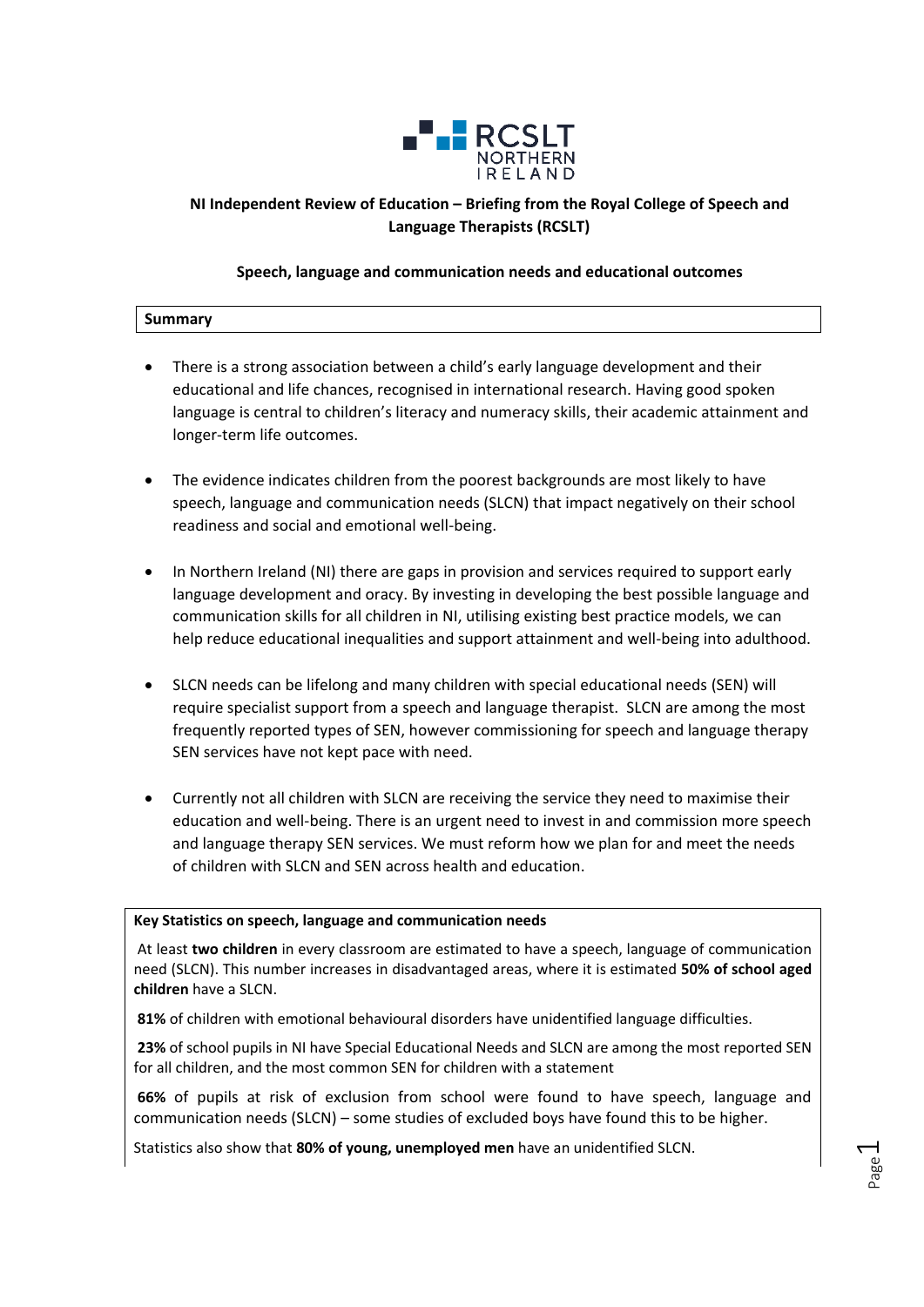In Northern Ireland there are no commissioned posts for Speech and Language Therapists in postprimary education.

#### **RCSLT NI Recommendations**

- The detailed briefing below outlines evidence and recommendations across three key themes:
	- 1. Early years language development
	- 2. The impact of SLCN on pupil attainment and well-being
	- 3. Special Educational Needs (SEN) and disability
- Within each section we have highlighted recommendations for addressing the challenges across these three areas. These are discussed in more detail below and include:
	- o Development of a joint health and education early years speech, language and communication strategy for NI
	- o Provision of training and development around SLCN for the early years and education workforce to ensure no child with SLCN goes undetected
	- o Support to facilitate local approaches and joint working between schools, communities and health to boost language and communication skills
	- o Improvements in support to identify pupils with SLCN in the post-primary sector
	- o Greater SEN funding, collaboration and planning between health and education bodies in NI so that services to children are maximised, equitable and fit for the future.
- We thank the review team for the opportunity to engage with members and their work on the reform of education in NI.

\*\*\*\*\*\*\*\*\*\*\*\*\*\*\*\*\*\*\*\*\*\*\*\*\*\*\*\*\*\*\*\*\*\*\*\*\*\*\*\*\*\*\*\*\*\*\*\*\*\*\*\*\*\*\*\*\*\*\*\*\*\*\*\*\*\*\*\*\*\*\*

# 1. Early Language development

### The importance of early language skills to school readiness

- The case for early intervention is well evidenced. Early language development is critical to school readiness, ensuring that children have the oracy skills needed to access the curriculum when they start school.
- It is widely recognised that impoverished oracy and language development, particularly in the early years, is a key factor in educational underachievement. This can affect children and young people's life chances into adulthood: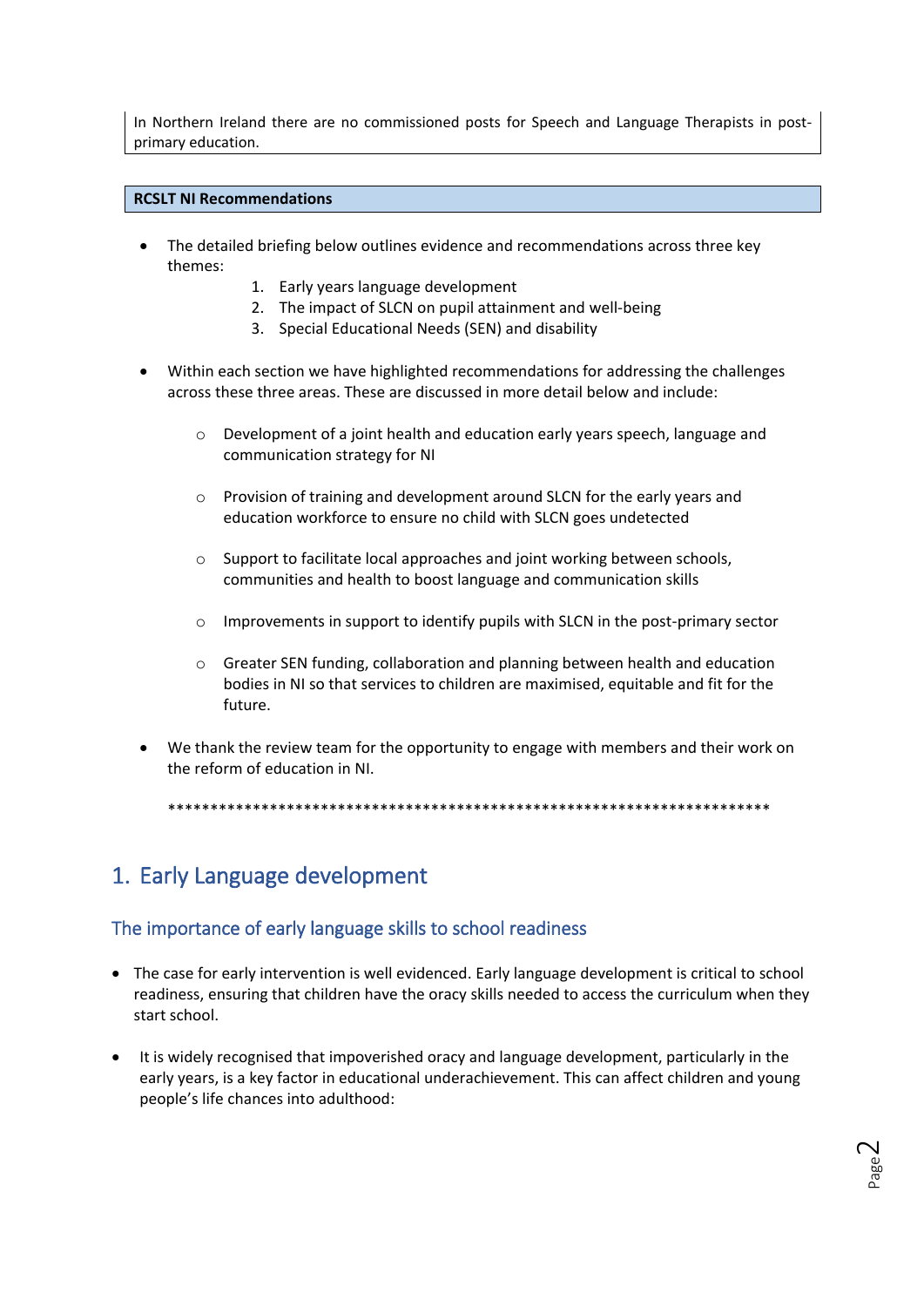- o A two-year-old's language development can strongly predict their reading skills on entry into school, as well as their later attainment. $1$
- $\circ$  Vocabulary difficulties at age five are associated with poor literacy in adulthood.<sup>2</sup>
- The 2020 *Health Equity in England: The Marmot Review 10 Years On* report highlighted that 'strong communication and language skills in the early years are linked with success in education, higher levels of qualifications, higher wages and better health.<sup>3</sup>
- Research by Save the Children has revealed*:*
	- $\circ$  1 in 4 children who struggled with language at age 5 did not reach the expected standard in English at the end of primary school compared with 1 in 25 children who had good language skills at the same age<sup>4</sup>.
	- o 1 in 5 children who struggled with language at age 5 did not reach the expected standard in maths at the end of primary school compared with 1 in 50 children who had good language skills at the same age.<sup>5</sup>

#### **The role of Speech and Language Therapists (SLTs) in education:**

- SLTs are experienced in working in partnership with children, families, early years and education practitioners, childcare providers, the third sector and communities at large in promoting early language skills which are the foundational to school-readiness.
- SLTs also provide universal, targeted and specialised services and associated training to ensure that all children develop the necessary speech, language and communication needs to support access to the curriculum and mental well-being.
- SLTs have a key role in assessing and supporting children with special educational needs (SEN) and have a lead role in training other professionals working with children with communication and swallowing needs.

## The scale of the problem in NI

- Over 10% of children and young people in the UK have some form of long-term communication need which impacts on their daily life.<sup>6</sup>
	- o *Of this 10%: 7.6% the equivalent of two children in every primary one classroom will experience developmental language disorder (DLD) - a condition where children have problems understanding and, or, using spoken language - no other condition explain*

<sup>1</sup>M Snowling, C Hulme, A Bailey, S Stothrad and G Lindsay (2011) Better Communication Research Programme: Language and literacy attainment of pupils during early years and through KS2: Does teacher assessment at five provide a valid measure of children's current and future educational attainments DfE RR 172a.

<sup>2</sup> Johnson, et al (2010). Twenty-year follow-up of children with and without speech-language impairments: family, educational, occupational, and quality of life outcomes. *Am J Speech Lang Pathol*. 19(1):51-65. doi: 10.1044/1058-0360(2009/08-0083). Epub 2009 Jul 30.

<sup>&</sup>lt;sup>3</sup> Institute of Health Equity (2020). Health Equity in England: The Marmot Review 10 Years On[. https://bit.ly/3cncyfo](https://bit.ly/3cncyfo)

<sup>&</sup>lt;sup>4</sup> Save the Children. Early language development and children's primary school attainment in English and Maths: new research findings. <https://bit.ly/394ysSh>

<sup>5</sup> Ibid.

<sup>6</sup> Norbury, C.F., Gooch, D., Wray, C., Baird, G., Charman, T., Simonoff, E., Vamvakas, A. and Pickles, A. (2016) The impact of nonverbal ability on prevalence and clinical presentation of language disorder: evidence from a population study.

<sup>2</sup> Locke, A., Ginsborg, J. & Peers, I. (2002) Development and Disadvantage: implications for early years International Journal of Language and Communication Disorders Vol 37:1.

<sup>3</sup> Law, J., McBean, K and Rush, R. (2011) Communication skills in a population of primary school-aged children raised in an area of pronounced social disadvantage International Journal of Language and Communication Disorders, 46, (6) pp 657–664.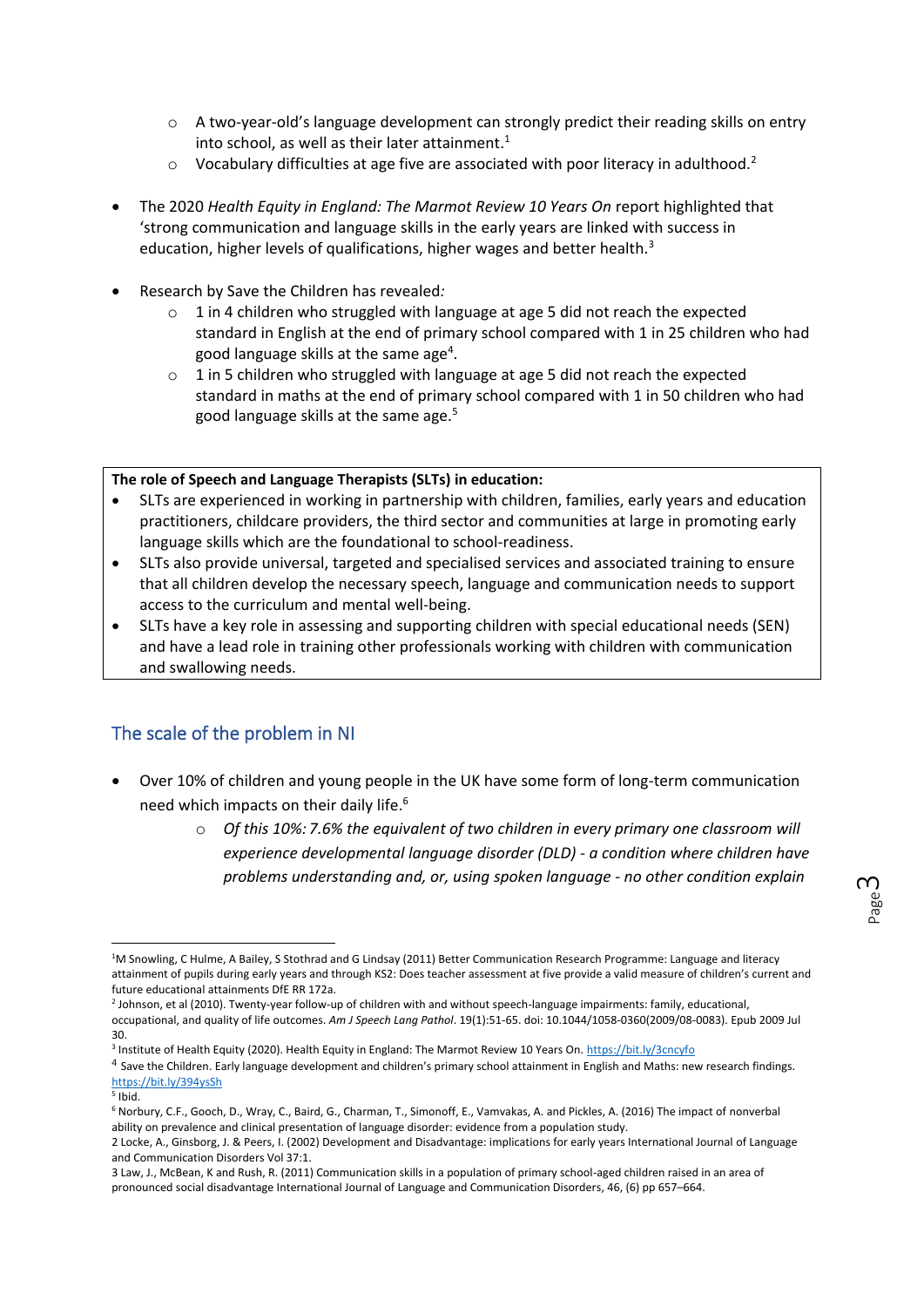*it. 2.3% have language disorder associated with another condition such as autism or hearing impairment. 1% of children have the most severe and complex SLCN.*

- However, in areas of social disadvantage around 50% of children start school with delayed language and other identified communication needs $^{2,3}$  indeed some local studies have found this to be significantly higher in NI.
- In Northern Ireland, there is no regional tool for assessing children's speech, language and communication development. Population level data is unavailable at the point of school entry. However, local research and evidence gathered as part of specific projects delivered by speech and language therapists (SLTs) and other organisations indicate the scale of the problem:
	- o A project in the Limavady neighbourhood renewal area entitled '*Communicating Better Together – the Limavady schools project'* screened over 300 children entering four nursery and primary schools in 2014 found that 68% had speech and language difficulties in 2014. The project was re-run in 2015 and found 62% of this cohort also had language difficulties – see case study below.
	- o A project called *'Now you're talking Fermanagh'* in 2014 found that 57% of nursery school children in the three most deprived areas outside of Sure Start wards (and therefore not in receipt of any early intervention programmes) had speech and language difficulties – *see appendix 1 for more information*.
	- o The Millennium Cohort Study found that in Northern Ireland 38% of five-year-olds who had no experience of poverty were below the average vocabulary level, this rose to 49% of children where they had intermittent experience of poverty and 68% of children who experienced persistent levels of poverty in Northern Ireland.<sup>7</sup>
	- o Anecdotally we are aware that COVID has had a negative impact on children's language development as children and families were deprived of opportunities to enrich and develop early language – for example a child development clinic in NI in 2019 typically had 35 referrals on a waiting list, this has risen to around 140 children.

### Opportunities to improve school readiness- early intervention

- Parents are a child's first and most important educator. However, support for parents to develop their children's pre-school oracy is inconsistent and depends on where you live in Northern Ireland. For example, access to Sure Start is based on postcode and other initiatives are smallsize locality-based programmes which offer an excellent service but with limited reach.
- SLTs play a significant role in empowering and training parents about the importance of early language development and offer parents practical strategies to use at home and in everyday interactions with their child. SLTs are also expert in training early years practitioners, the work of Sure Start and RISE – outlined below - are examples of best practice in NI and offer easily scalable models.

**Belfast Sure Start: Changing time is Chatting Time Series – Empowering parents with information and support**

Page  $\overline{\mathcal{A}}$ 

 $<sup>7</sup>$  Source: Analysis of Millennium Cohort Study waves 1 and 3 by UCL Institute of Education.</sup>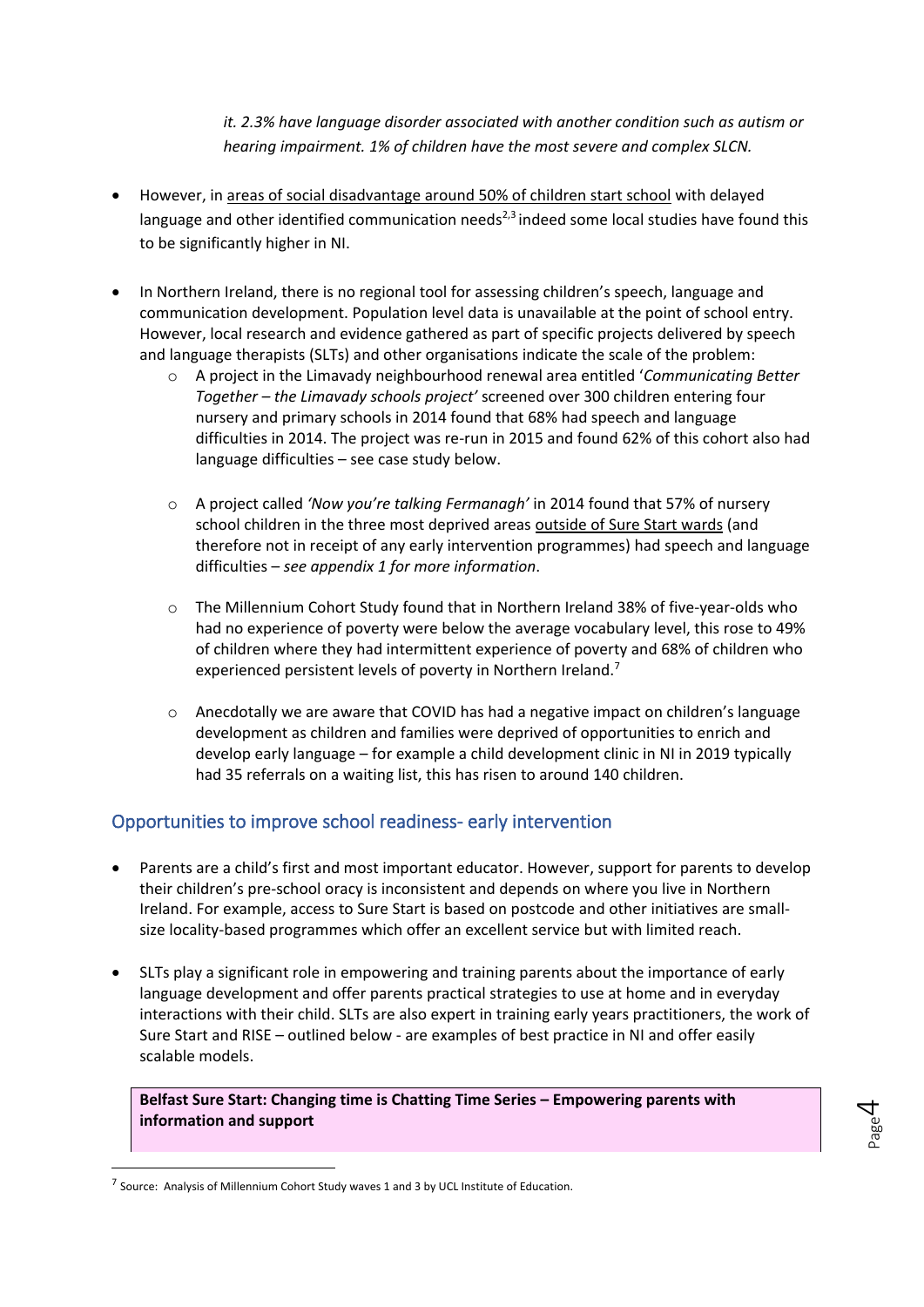Changing Time is Chatting Time (CTCT) and Anytime is Chatting Time (ATCT) form a suite of resources developed by the Sure Start Speech and Language Therapy (SLT) Team in Belfast Health & Social Care Trust (BHSCT).

Parents are provided with information about how a baby's brain develops from 0 – toddler, and the simple message that when you smile, talk, laugh, sing and share stories with your child, you are helping to build their brain. The information is based on the latest research about the importance of serve and return interactions for the developing brain and aligns with the Solihull Approach and the NI Infant Mental Health Framework. It is packaged in a simple, accessible way to support behaviour change. Parents can access resources, songs and videos via a QR code from their phone.

*In addition to specific initiatives such as Chatting time, Sure Start provide a regional speech, language and communication pathway from 0-2 8 for those families who live in qualifying postcodes and services are supported strategically by a regional Sure Start SLT coordinator.*

- Northern Ireland does not have a coordinated regional plan around early language support for all parents or the early years workforce. Currently in NI speech, language and communication training is not embedded in early years qualifications and this represents an untapped resource to help support children and parents.
- As a result, not all parents or early years practitioners have the early language information and support that could help make a positive impact on their child's school readiness. This has a disproportionately negative effect on children from poorer households. This is reflected in the local NI studies referenced above. Findings from 'A Fair Start – report and action plan' have also highlighted the need for a redirection of focus to early years and early language development<sup>9</sup>.
- This situation is not unique to Northern Ireland, particularly as there is growing evidence that COVID has exacerbated delays in children's early language development<sup>10</sup>.
- There is recognition that investing in early years language supports is a well-evidenced and costeffective intervention. For example:
	- $\circ$  In Wales the 'Talk with Me' initiative<sup>11</sup> is a national early language support delivery programme. Led by an SLT seconded into central government, it is cross-departmentally funded, widely promoted and freely available to all parents and early years practitioners.
	- $\circ$  In England £9 million has been invested in an evidenced-based 'catch up' language programme for schools, provided online by Nuffield Language Programme, for 5 year olds given the real concerns that these children's language skills have been further affected by school closures during the lockdown of COVID-19.<sup>12</sup>

### **RCSLT recommendations**

<sup>&</sup>lt;sup>8</sup> Sure Start regional pathways available here [http://childcarepartnerships.hscni.net/sure-starts/regional-sure-start-speech-language](http://childcarepartnerships.hscni.net/sure-starts/regional-sure-start-speech-language-communication-programme/)[communication-programme/.](http://childcarepartnerships.hscni.net/sure-starts/regional-sure-start-speech-language-communication-programme/)

 $9$  Department of Education (2021), A Fair Start - Final Report and Action Plan available here [https://www.education](https://www.education-ni.gov.uk/publications/fair-start-final-report-action-plan)[ni.gov.uk/publications/fair-start-final-report-action-plan.](https://www.education-ni.gov.uk/publications/fair-start-final-report-action-plan) 

<sup>10</sup> https://www.belfasttelegraph.co.uk/news/northern-ireland/lockdown-led-to-major-decline-in-ni-childrens-language-skills-41532390.html

<sup>&</sup>lt;sup>11</sup> For more information visi[t https://gov.wales/talk-with-me](https://gov.wales/talk-with-me)

<sup>&</sup>lt;sup>12</sup> More information available her[e https://www.gov.uk/government/news/early-years-support-package-to-help-close-covid-language](https://www.gov.uk/government/news/early-years-support-package-to-help-close-covid-language-gap)[gap.](https://www.gov.uk/government/news/early-years-support-package-to-help-close-covid-language-gap)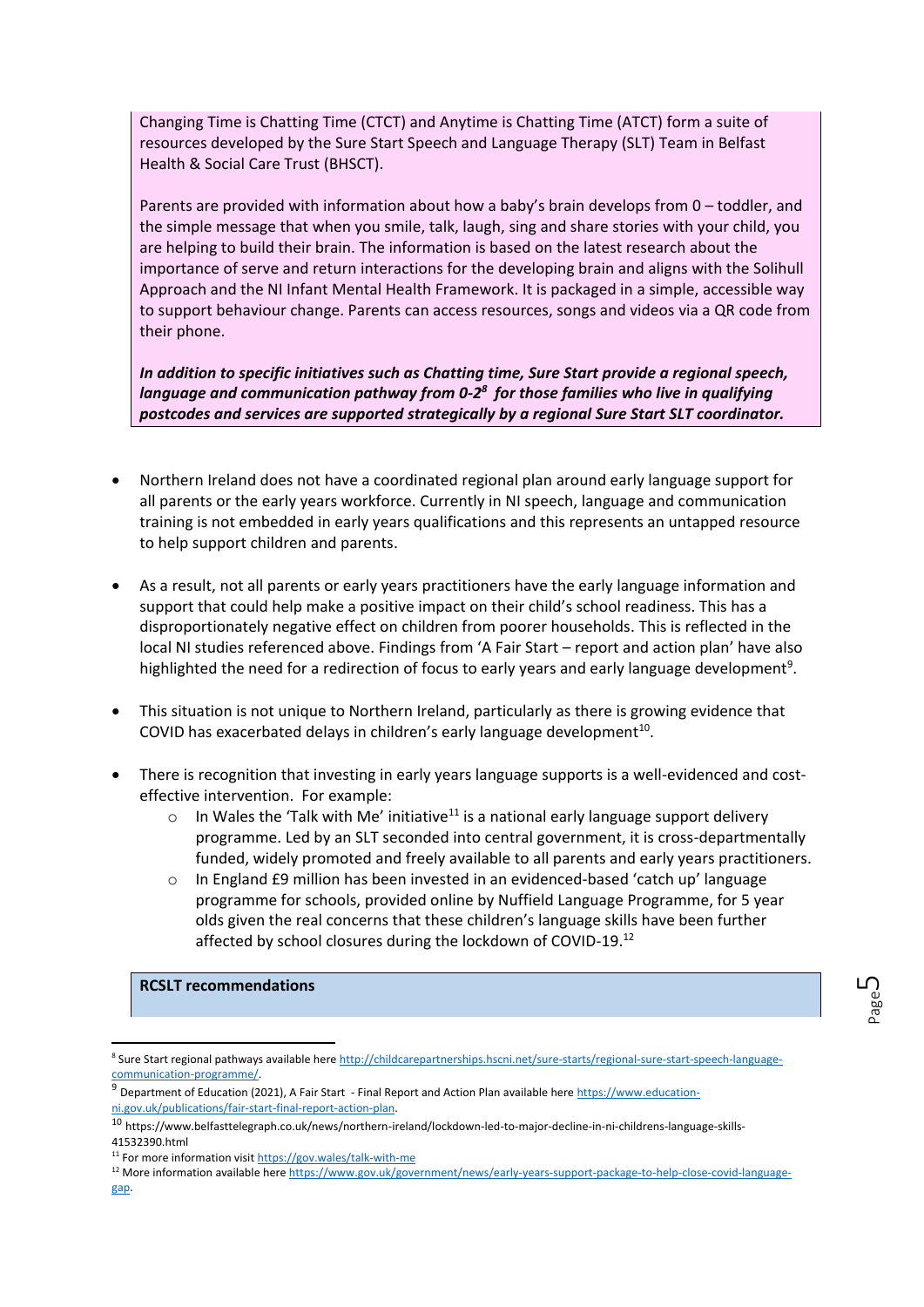The Departments of Education and Health jointly develop and fund a regional early years speech, language and communication strategy for NI to support early language development to include:

- universal parental support -
- an early language screen / measure informing baseline data for the programme for government outcome 14, giving every child the best start in life
- funded training and professional development opportunities around early language and oracy for the early years workforce.

# 2. The impact of SLCN on pupil attainment and well-being

- Unidentified and unsupported speech, language and communication needs and the resultant effect on educational attainment and social and emotional well-being can have lifelong and sometimes life-changing consequences for children and young people.
- *In the earliest years* **- t**he 'word gap' opens up in the early years:
	- $\circ$  Studies have found that at age three children in the lowest income group had language skills on average 17.4 months behind children in the highest income group. By the age of five, the gap is 19 months. This gap is larger in the UK than in other developed countries.<sup>9</sup>
- *In school* **-** without support, children from poorer backgrounds who are behind in language are less likely than their peers to catch up over time:
	- $\circ$  Children living in poverty who experience delayed language at age three are significantly more likely to be behind in literacy at age 11 than children in better-off families who also experienced delayed language.<sup>10</sup>
	- $\circ$  Vocabulary skills at age 13 strongly predict both maths and English GCSE results.<sup>13</sup>
	- $\circ$  Behavioural problems among school-aged children are strongly linked to SLCN<sup>14</sup>; in a study of pupils at risk of exclusion from school, two thirds were found to have SLCN<sup>15</sup>.
- *In higher education, employment and later life***–** there is also strong evidence that poor language in childhood predicts poor employment prospects, as well as a range of other negative associations:
	- o The UN concluding observations on the right of the child in NI notes that, *(f) Many children living in poverty, particularly boys, do not meet the expected level of language development at pre-school level, which has a negative impact on their primary education, hindering their development throughout their life.*
	- $\circ$  Five year olds with poor language skills are twice as likely to be unemployed in their thirties.<sup>12</sup>

<sup>&</sup>lt;sup>13</sup> Sencer, S., Clegg, J., Stackhouse, J., and Rush, R. (2017). Contribution of spoken language and socioeconomic background to adolescents' educational achievement at age 16 years. International Journal of Language and Communication Disorders, 52, pp. 184-96

<sup>&</sup>lt;sup>14</sup> RCLST Factsheet: Understanding the links between communication and behaviour available her[e https://www.rcslt.org/-](https://www.rcslt.org/-/media/Project/RCSLT/rcslt-behaviour-a4-factsheet.pdf) [/media/Project/RCSLT/rcslt-behaviour-a4-factsheet.pdf](https://www.rcslt.org/-/media/Project/RCSLT/rcslt-behaviour-a4-factsheet.pdf)

<sup>&</sup>lt;sup>15</sup> Clegg, J. (2004). Language and behaviour: an exploratory study of pupils in an exclusion unit. British Psychological Society Conference, University of Leeds, UK, September 2004.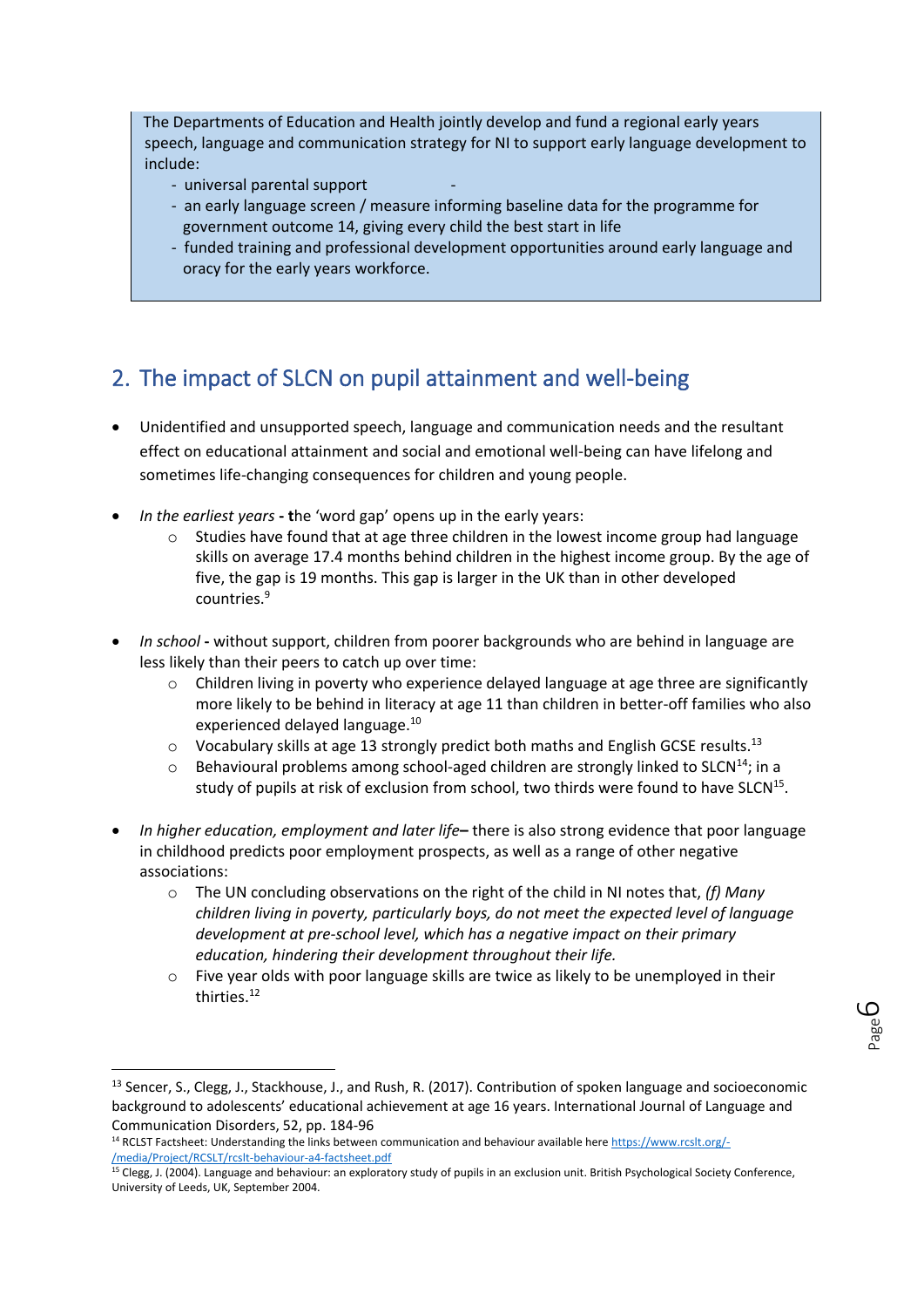- o A study of unemployed young men found that 88% had some level of language difficulty.<sup>13</sup> a recent study in south London, due to published later this year has confirmed these findings
- $\circ$  Up to 60% of young people in the youth justice estate have communication difficulties.<sup>16</sup> with 46-47% of these being in the poor or very poor range<sup>17</sup>. Many of these individuals have experienced poverty and adverse childhood experiences.

## Links between SLCN, behaviour and social and emotional well-being

- Many children who are at increased risk of developing mental ill health, are also likely to have communication needs such as those with autism, learning disabilities, children in care and young people in the justice system.
- It is important to note the links between SLCN and mental well-being extend far beyond school and can have life-long negative impacts:
	- $\circ$  children with a mental health disorder report having speech or language problems five times more than those without $^{18}$
	- $\circ$  81% of children with emotional and behavioural disorders have significant language deficits<sup>19</sup>.
	- $\circ$  men who have speech difficulties in adolescence have a significantly higher risk of mental health problems<sup>20</sup>
	- o A screening of 34 looked after children in secure residential settings in the Western Trust has found 64% of children have speech, language and communication needs – only 2 of these were previously referred to services $^{21}$ . This reflects a wider trend identified in services across the UK.<sup>22</sup>
- We welcome the approach taken in the NI Children and Young People's Emotional Health and Wellbeing in Education Framework (2021) which recognised that all behaviour is communication. However, we must ensure there is sufficient awareness among teachers and Learning Support Coordinators in schools about when to refer to SLT for children who may have SLCN.
- Identifying and supporting communication needs can help avoid incidents of challenging behaviour and minimise the use of seclusion and restraint. Proactive support may include communication strategies for a child or young person and/or changes in the communication environment. Verbally-based behavioural interventions may not be effective with young people who have unidentified communication needs.

Page  $\overline{\phantom{1}}$ 

<sup>&</sup>lt;sup>16</sup> Bryan K, Freer J, Furlong C. Language and communication difficulties in juvenile offenders. International Journal of Language and Communication Difficulties 2007; 42, 505-520.

<sup>&</sup>lt;sup>17</sup> Bryan, K., Freer, J. and Furlong, C. (2007), Language and Communication Difficulties in Juvenile Offenders. International Journal of Language and Communication Disorders, 42 (5), 505-520).

<sup>&</sup>lt;sup>18</sup> NHS Digital. (2018). Mental Health of Children and Young People in England, 2017.

<sup>&</sup>lt;sup>19</sup> Hollo A, Wehby JH, Oliver RM. Unidentified Language Deficits in Children with Emotional and Behavioral Disorders: A Meta-Analysis. *Exceptional Children* 2014; 80(2): 169-186.

<sup>&</sup>lt;sup>20</sup> Sadiq FA, Slator L, Skuse D, et al. Social use of language in children with reactive attachment disorder and autism spectrum disorders. Eur Child Adolesc Psychiatry 2012; 21: 267.

<sup>&</sup>lt;sup>21</sup> Data provided by WHSCT SLT Service, October 2019.

<sup>&</sup>lt;sup>22</sup> RCLST SLT Factsheet, Looked After Children available [https://www.rcslt.org/-/media/Project/RCSLT/rcslt-looked-after-children](https://www.rcslt.org/-/media/Project/RCSLT/rcslt-looked-after-children-factsheet.pdf)[factsheet.pdf](https://www.rcslt.org/-/media/Project/RCSLT/rcslt-looked-after-children-factsheet.pdf)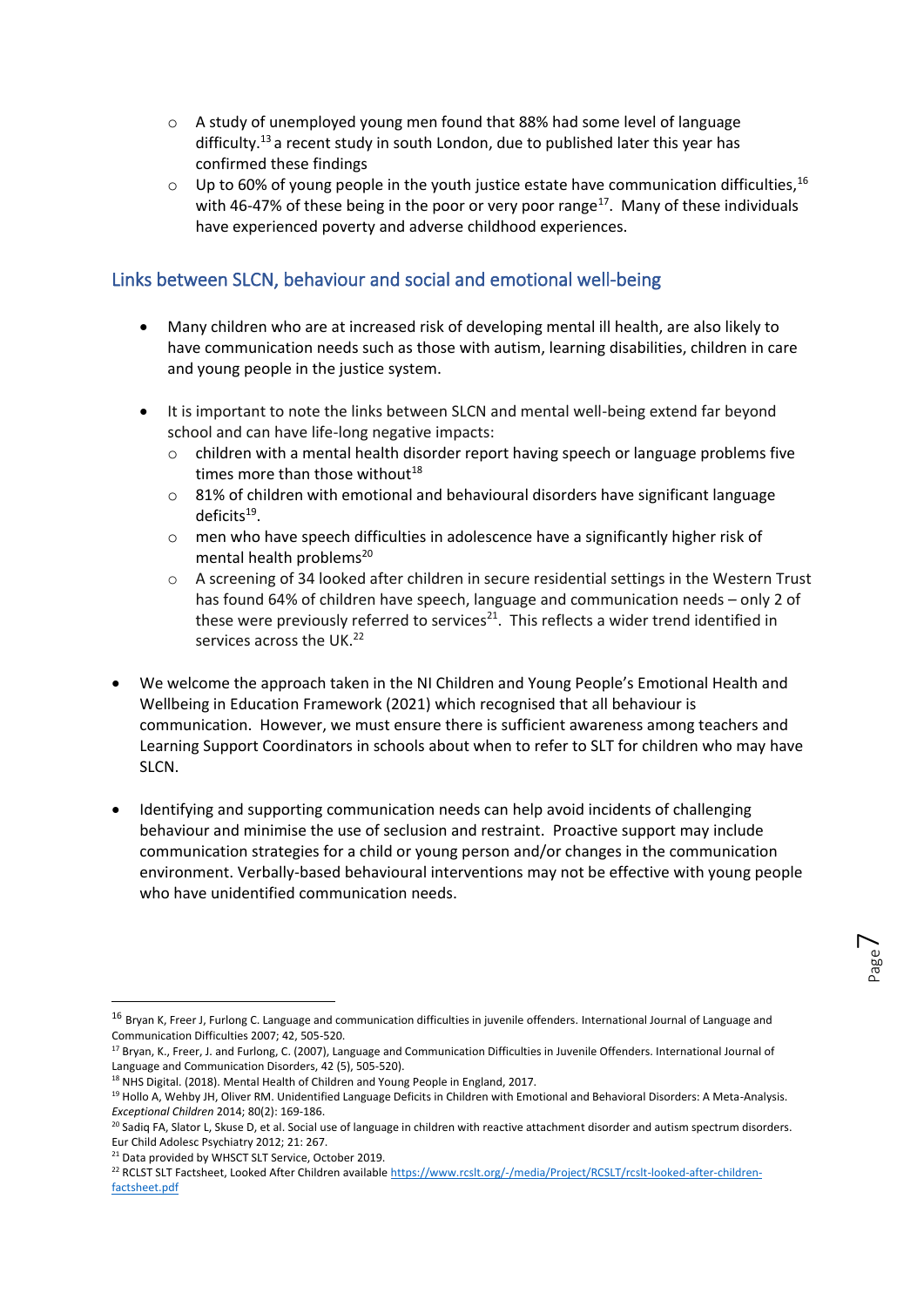## SLCN and pupil exclusion

- There is a clear correlation between many of the group of pupils who are disproportionately more likely to be excluded, and the groups of children and young people who are more likely to have communication needs, including looked after children, children in need, pupils eligible for free school meals, and pupils with special educational needs and disabilities.
- The national research evidence base is well developed and demonstrates a clear link between behavioural difficulties, communication needs, and school exclusions:
	- A review of 26 studies found that 71% of children formally identified with emotional and behavioural difficulties (EBD) experienced clinically significant language deficits, and 57% of children with diagnosed language deficits also were identified with EBD.<sup>23</sup>
	- o A study of secondary age pupils at risk of school exclusion found that for a high proportion of the pupils, language difficulties were a factor in their behaviour problems and school exclusion. <sup>24</sup>
	- o In a study of pupils at risk of exclusion from school, two thirds were found to have speech, language and communication needs (SLCN). <sup>25</sup>
	- o In a study of excluded boys, 100% had undetected communication needs and behavioural issues.<sup>26</sup>
- Up to 60% of young people in the youth justice estate have communication difficulties,  $27$  with 46-47% of these being in the poor or very poor range<sup>28</sup>. Many of these individuals have experienced poverty and adverse childhood experiences.
- SLTs can support educational staff in identifying pupils who may have underlying difficulties contributing to underachievement, mental ill health and behaviours at risk of exclusion. Where SLTs are commissioned in the post-primary sector in other parts of the UK, they provide training and advice for staff working with pupils at risk of exclusion to recognise and respond to often invisible communication needs and provide direct speech and language therapy support who need it. <sup>29</sup>

## Multidisciplinary and joint-working opportunities

• SLTs as core in the multi-disciplinary team within the RISE service, mentioned above. SLTs provide a range of training for teachers and classroom assistants for whole class, targeted and specific interventions to support pupils with SLCN, as well as social and emotional and

<sup>&</sup>lt;sup>23</sup> 3 Benner, G. J., Nelson, J. R., & Epstein, M. H. (2002). Language skills of children with EBD: A literature review. Journal of Emotional and Behavioral Disorders, 10 (1), pp. 43-59

<sup>&</sup>lt;sup>24</sup> Clegg, J., Stackhouse, J., Finch, K., Murphy, C. & Nicholls, S. (2009). Language abilities of secondary age pupils at risk of school exclusion: a preliminary report. Child Language Teaching and Therapy, 25, 123–139.

<sup>&</sup>lt;sup>25</sup> Clegg, J. (2004). Language and behaviour: an exploratory study of pupils in an exclusion unit. British Psychological Society Conference, University of Leeds, UK, September 2004

<sup>&</sup>lt;sup>26</sup> Ripley, K. & Yuill, N. (2005). Patterns of language impairment and behaviour in boys excluded from school. British Journal of Educational Psychology, 75, 37-50.

<sup>&</sup>lt;sup>27</sup> Bryan K, Freer J, Furlong C. Language and communication difficulties in juvenile offenders. International Journal of Language and Communication Difficulties 2007; 42, 505-520.

<sup>&</sup>lt;sup>28</sup> Bryan, K., Freer, J. and Furlong, C. (2007), Language and Communication Difficulties in Juvenile Offenders. International Journal of Language and Communication Disorders, 42 (5), 505-520).

<sup>&</sup>lt;sup>29</sup> For a full discussion on schools exclusion and SLCN please see RCSLT's written evidence on school exclusions available here <https://www.rcslt.org/-/media/Project/RCSLT/exclusions-review-rcslt-written-evidence.pdf>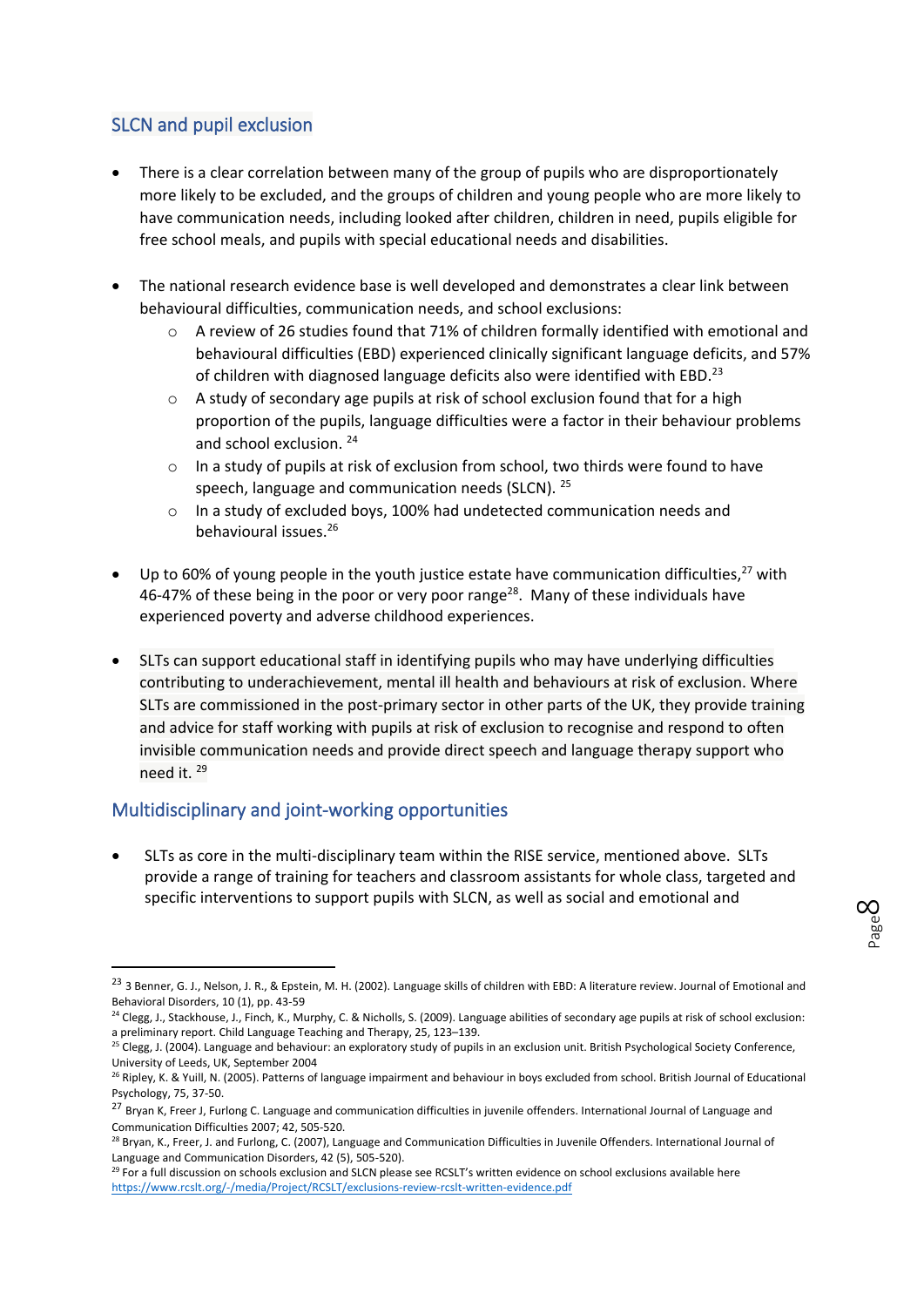behavioural issues. Examples of these programmes include ELKLAN<sup>30</sup> and Talkboost<sup>31</sup>.

- With increasing pressures on their time and budgets it is essential that schools are encouraged from the top to give speech, language and communication the priority it deserves. This should include providing guidance to schools on how funding can be used to develop language skills, and what training and support can be made available to schools especially where delayed language and SLCN is overrepresented among their school populations.
- The Limavady Schools project, summarised in appendix A, demonstrates how one principal and community identified SLCN as an issue. They used extended schools money to provide a local solution with excellent results – SLT led interventions improved the percentage of children with age appropriate language skills from 32% to 64%. However, delivering these types of projects depends very much on individual schools and principals' motivation. They require significant amounts of time to trail blaze new ways of working. Often these cannot be sustained, the Limavady project has since ended.
- The review members will be aware of the increasing focus on oracy and the work in England calling for a renewed focus on oracy teaching  $32$ . SLTs, if commissioned, are ideally placed to support the education sector to boost oracy from early years through to post-primary.

#### **RCSLT Recommendation**

The review may wish to consider ways to better facilitate local approaches and joint working between schools, communities and health where a need to boost oracy is identified. In addition, what means could be deployed to incentivise, acknowledge and reward schools who are working to address speech, language and communication skills potentially through the inspection regime, professional networks, or others if appropriate.

## Identifying and supporting SLCN in post-primary sector

- Whilst the evidence for early intervention is clear, it is important that we provide opportunities to identify speech, language and communication throughout a child and young person's life. Particularly as some communication difficulties, such as Developmental language Disorder (which affect around 7% of the population), are lifelong and can be masked by behaviour as discussed above.
- Research for the UK Oracy All-Party Parliamentary Group (APPG) found that teachers believe the transition between primary and secondary school can negatively impact pupils' vocabulary. Year 7 pupils are exposed to a huge amount of new language, up to 3 or 4 times as many words a day, partly as a result of the increase in "academic vocabulary", with 43% of pupils identified as having a word gap. $33$
- Teachers need support to be able to identify children and young people who may have communication needs as early as possible. However, it is well evidenced that behaviour can

<sup>30</sup> More information available her[e https://www.elklan.co.uk/information/commissioners-schools/benefits-for-schools](https://www.elklan.co.uk/information/commissioners-schools/benefits-for-schools)

<sup>31</sup> More information available her[e https://ican.org.uk/training-licensing/i-can-programmes/talk-boost-ks1/](https://ican.org.uk/training-licensing/i-can-programmes/talk-boost-ks1/)

<sup>32</sup> More information available her[e https://oracy.inparliament.uk/speak-for-change-inquiry](https://oracy.inparliament.uk/speak-for-change-inquiry)

<sup>33</sup> Speak for Change Inquiry Final Report (April 2021) - [https://oracy.inparliament.uk/sites/oracy.inparliament.uk/files/2021-](https://oracy.inparliament.uk/sites/oracy.inparliament.uk/files/2021-04/Oracy_APPG_FinalReport_28_04%20%284%29.pdf) [04/Oracy\\_APPG\\_FinalReport\\_28\\_04%20%284%29.pdf](https://oracy.inparliament.uk/sites/oracy.inparliament.uk/files/2021-04/Oracy_APPG_FinalReport_28_04%20%284%29.pdf)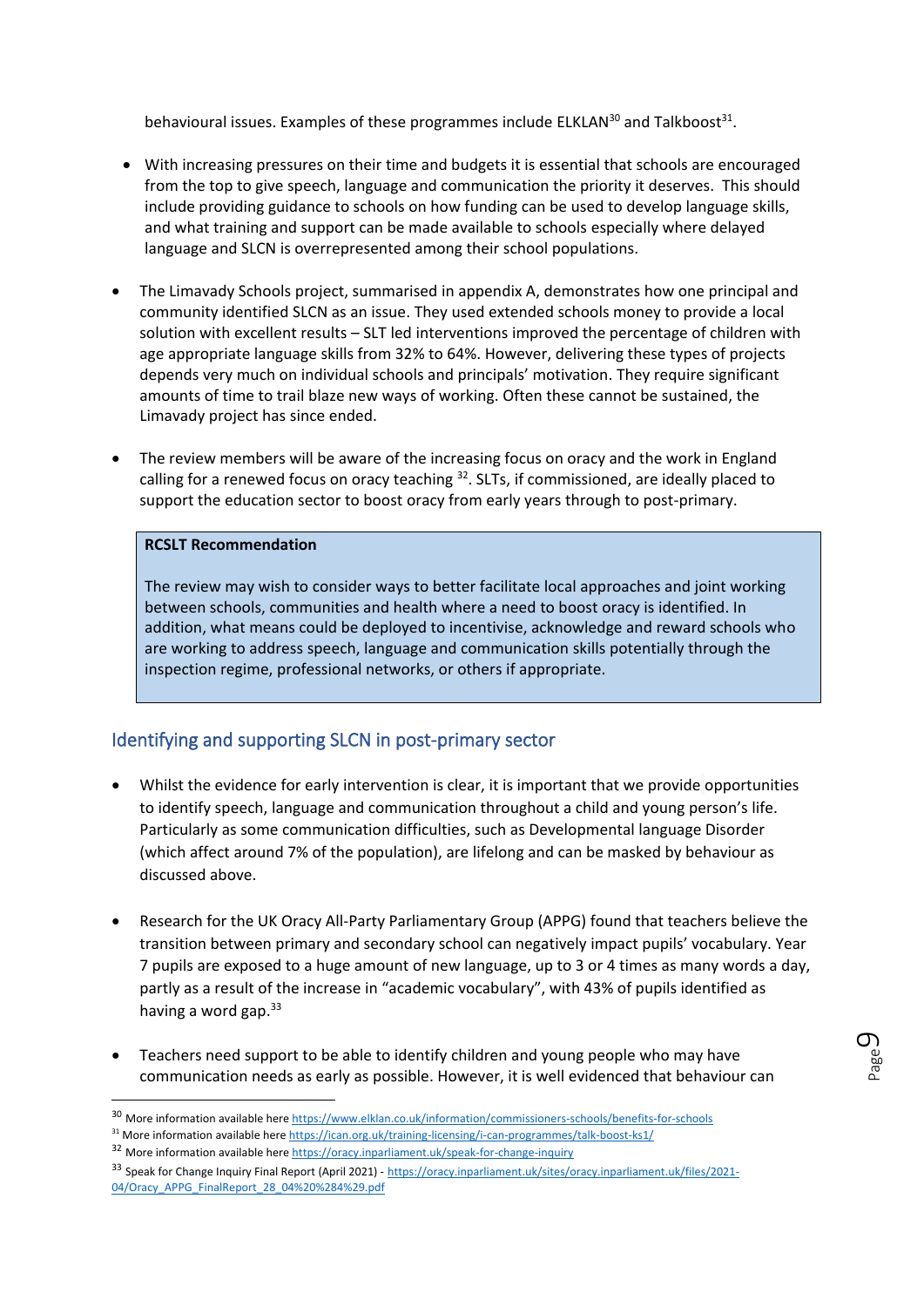mask an underlying communication need. This is borne out in research around the needs of children in contact with the youth justice system where around 60% of children and young people have SLCN.

- It is important to provide a safety net for older children in NI, particularly when considering children from deprived backgrounds given that they experience such high levels of delayed language and SLCN, with potentially lifelong consequences.
- Primary Schools in NI have access to the RISE support service<sup>34</sup> which will assess, identify and support pupils with a range of SLCN as well as social and emotional difficulties. However currently in NI there are no commissioned SLT services in a school-setting in the post-primary sector.
- SLCN isn't covered in initial teacher training. RCSLT have worked with both teacher training universities in NI to develop links over a number of years and this has resulted in SLTs providing a guest lecture as part of SEN undergraduate module each year. While this receives excellent feedback, the reach of this input is limited.
- Our members would welcome further commissioned opportunities to work collaboratively with education students to enhance training opportunities for teachers. This would help ensure a child's needs don't go undetected – teachers must be supported to spot the signs of SLCN and know where and when to refer.
- RCSLT NI believe that there is an urgent need to redress this gap in services and provide secondary schools with specific support to help identify, refer and assess pupils who may have SLCN, potentially modelled on the existing RISE service.

#### **RCSLT Recommendation**

We would urge the review to consider how greater training and development on SLCN for the education workforce might best be achieved in the context of undergraduate or NQP training courses and professional career development.

The review may wish to consider current support available to the post-primary sector for children with possible speech, language and communication needs who are at risk of exclusion. This is particularly relevant in areas / schools with a high percentage of children on free school meals.

# 3. Special Educational Needs (SEN) and disability

### The needs of children with SLCN

<sup>&</sup>lt;sup>34</sup> RISE – the regional integrated service in Education is a well-developed school support service in NI available to nursery and key stage 1-2 primary school pupils.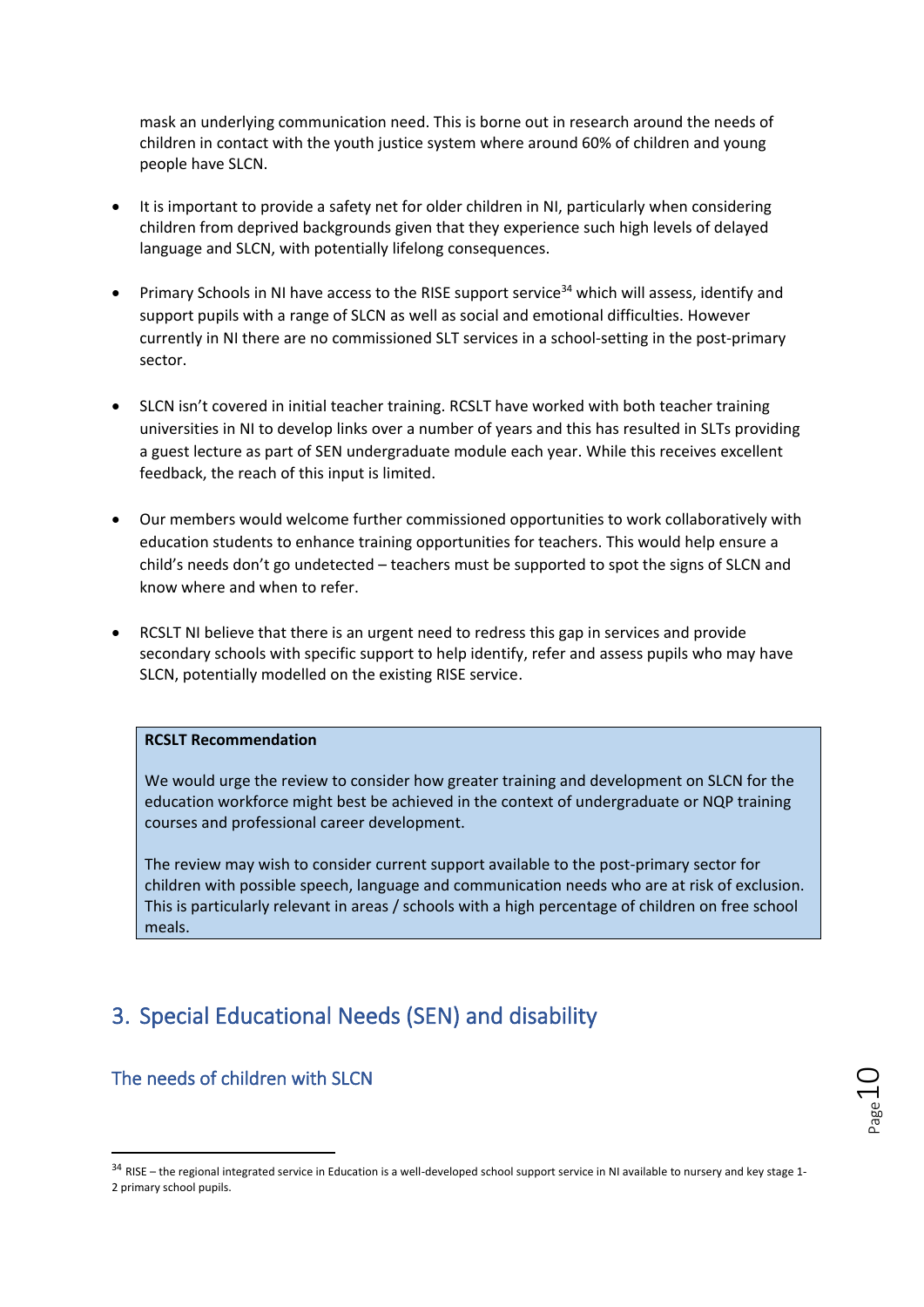- Speech, language and communication is one of the most prevalent types of SEN amongst all pupils in Northern Ireland<sup>35</sup>.
- More than 10% of children and young people have speech, language and communication needs which create barriers to communication or learning in everyday life:
	- $\circ$  7.6% the equivalent of two children in every primary one classroom will experience developmental language disorder<sup>i36</sup>- a condition where children have problems understanding and, or, using spoken language. There is no obvious reason for these difficulties – no hearing problem or physical disability explains them.
	- $\circ$  2.3% have language disorders associated with another condition such as autism or hearing impairment.<sup>37</sup>
- There are 11,000 children in Northern Ireland with a learning disability<sup>38</sup>. Evidence shows that around 89% of people with a learning disability will require SLT interventions<sup>39</sup>.

## SEN – Challenges

- Challenges in the SEN system and the growth in demand for special school places will be well known to the review. Between 2016 and 2020 the enrolment in special schools had increased by roughly 26%, however investment in SLT staffing has not kept pace with this increase. This has resulted in a widening gap between capacity and demand, with the same number of SLTs supporting growing numbers of children within special schools.
- SLT interventions for children with SEN are most in demand in the nursery and key stage one years. More than 80 – 100% of children in nursery, primary one and primary two in special schools require support for SLCN and/or eating, drinking and swallowing needs, as included in their statement of SEN. The increase in nursery and P1 intake in special schools across Northern Ireland has driven up demand for SLT services exponentially as the youngest children require the most intensive support.
- Currently there is no funded commissioning plan for SLT service provision for children, families and education staff in the additional units attached to mainstream schools and this is of significant concern. There is a mixed model across the region which results in a postcode lottery and an inequity of access to provision and has implications for compliance to SEND legislation.
- A key issue for everyone is both increasing numbers and the complexity of children has greatly increased. The skill mix required to meet the needs of these children for SLTs is much greater now than in previous years and this takes years to develop within the system. We would urge the review

<sup>&</sup>lt;sup>35</sup> Department of Education Special Educational Needs 2017/18 key Statistics available at [https://www.education](https://www.education-ni.gov.uksites/default/files/publications/education/Special%20educational%20%20needs%202017-18.pdf)[ni.gov.uksites/default/files/publications/education/Special%20educational%20%20needs%202017-18.pdf](https://www.education-ni.gov.uksites/default/files/publications/education/Special%20educational%20%20needs%202017-18.pdf)

<sup>&</sup>lt;sup>36</sup> Norbury, C.F., Gooch, D., Wray, C., Baird, G., Charman, T., Simonoff, E., Vamvakas, A. and Pickles, A. (2016) The impact of nonverbal ability on prevalence and clinical presentation of language disorder: evidence from a population study. Journal of Child Psychology and Psychiatry, 57(11): 1247-1257.

<sup>37</sup> Norbury, C.F., Gooch, D., Wray, C., Baird, G., Charman, T., Simonoff, E., Vamvakas, A. and Pickles, A (2016) ibid

<sup>38</sup> Webb &, Kelly (Jan 2018) Mencap NI Briefing Paper No.1. Creating brighter futures: early intervention for young children with a learning disability

<sup>39</sup> Bradshaw J (2007). Chapter 6: Between You and Me. *Learning Disabilities Today*. Carnaby S (Ed). Pavillion: Brighton.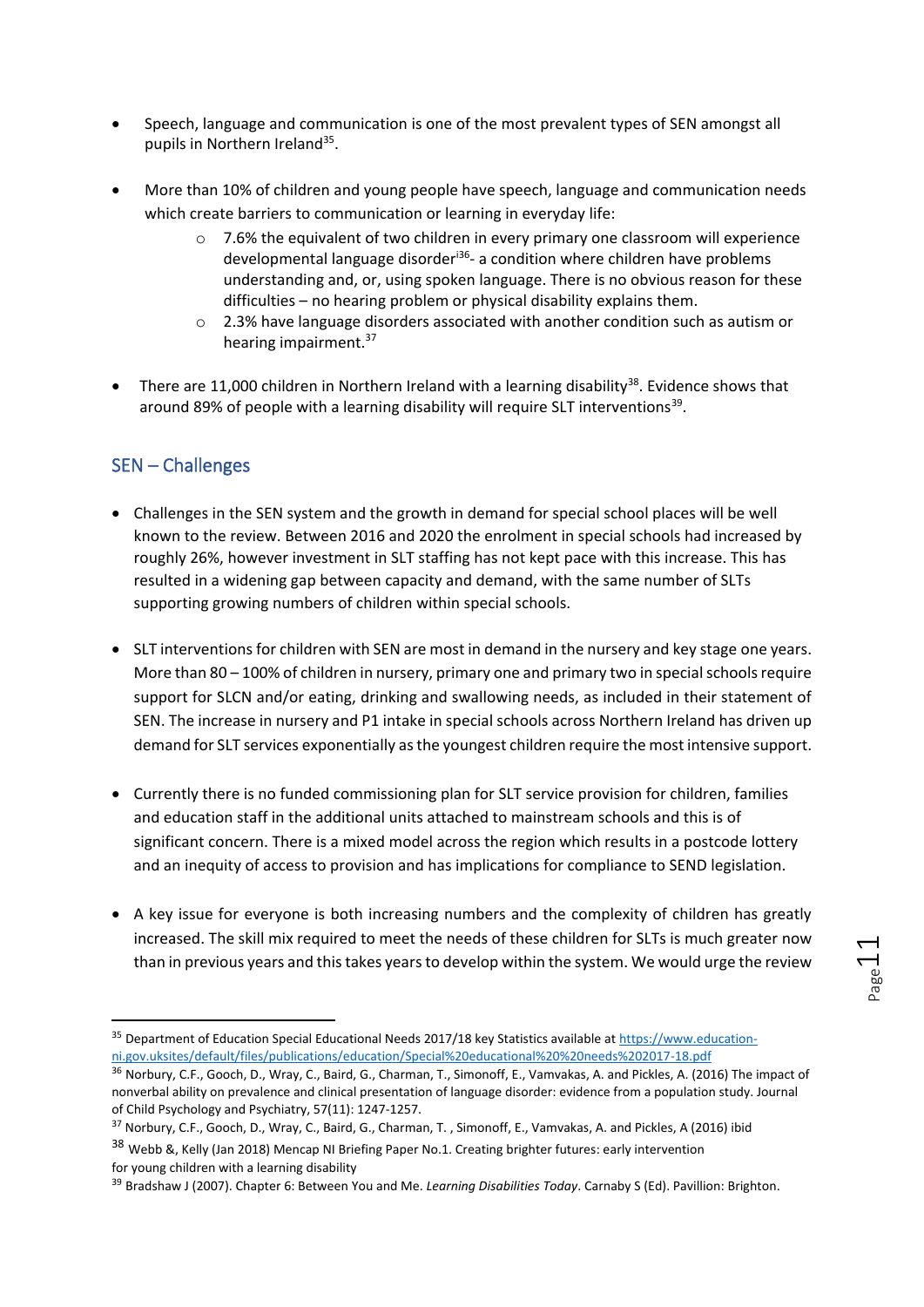panel to consider how health and education together can better plan for SEN children in 5-10 year's time. At present, our members are really concerned that the system isn't set up to do this.

## SEN – solutions to improve provision for children with SLCN

- Education commission several services to support schools and children. SEN capacity building should utilise a multidisciplinary approach and SLT is a key part of that.
- Communication access underpins access to the curriculum and an increasing number of children have more complex communication needs, for example, using AAC. Communication systems can take time to establish and more training for education and support staff are required and must be commissioned.
- Supporting children with severe challenging behaviour also requires proper communication support, advice and training for education staff. SLT are a key professional to ensure the best communication environment of these children can support the work being done by other professionals.
- There have been welcome efforts to improve the collaboration between Health and Education around SEN in more recent years. For example, the appointment of AHP SEN coordinators in each Trust, a dedicated AHP / Education lead at the PHA and the inclusion of the Chief Allied Health Professions Officer in a SEN steering group.
- However, it is our members experience that we remain in a place where Health and Education are better at informing each other rather than undertaking strategic integrated population-led planning. We believe there are more opportunities to ensure that traditional boundaries are not a stumbling block to maximising our limited resources to improve SEN support. For example, would it be possible to have strategic SEN planning posts that are jointly funded, jointly reporting to Education and Health structures?

#### **RCSLT Recommendations**

We believe there is an urgent need to make improvements in SEN funding, collaboration and strategic planning between health and education bodies in NI so that services to children are maximised, equitable and fit for the future.

The panel should consider the divergence in SEN services across mainstream schools, support units and special schools. What impact this has children and how it can best be ameliorated though greater commissioning of a multidisciplinary workforce

### **About the Royal College of Speech and Language Therapists (RCSLT)**

• The Royal College of Speech and Language Therapists (RCSLT) is the professional body for speech and language therapists (SLTs), students working in the UK. The RCSLT has almost

 $_{\tiny{\text{Page}}}$ 12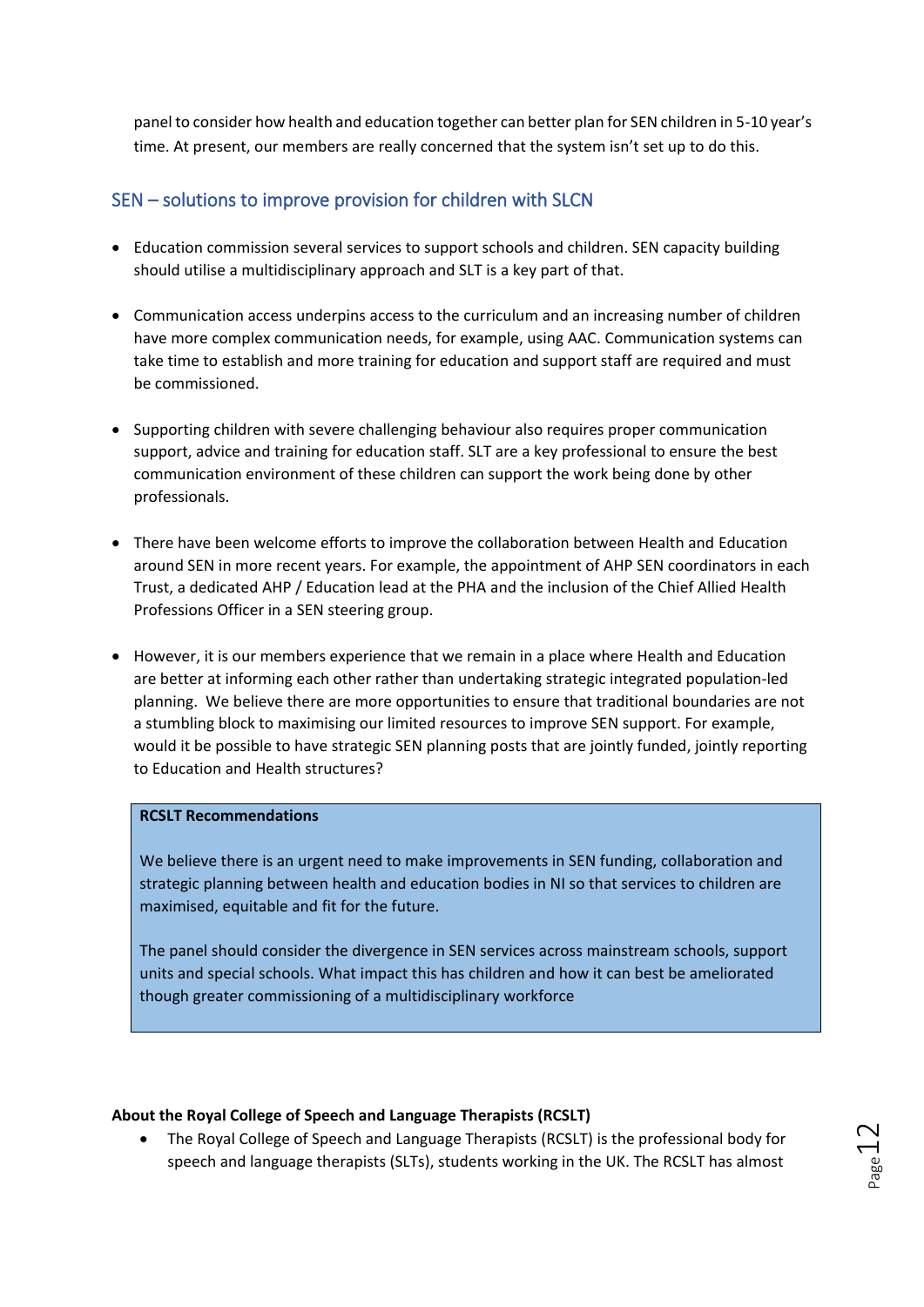20,000 members, with around 700 in Northern Ireland, including nearly 95% of the speech and language therapists working in the UK.

- We promote excellence in practice and influence health, education, employment, social care and justice policies. SLTs play a major role in working directly with children and adults in health, social care, education and justice settings, and supporting their families.
- For further information contact Vivienne Fitzroy, RCSLT NI Policy Adviser, [Vivienne.fitzroy@me.com](mailto:Vivienne.fitzroy@me.com)

**May 2022**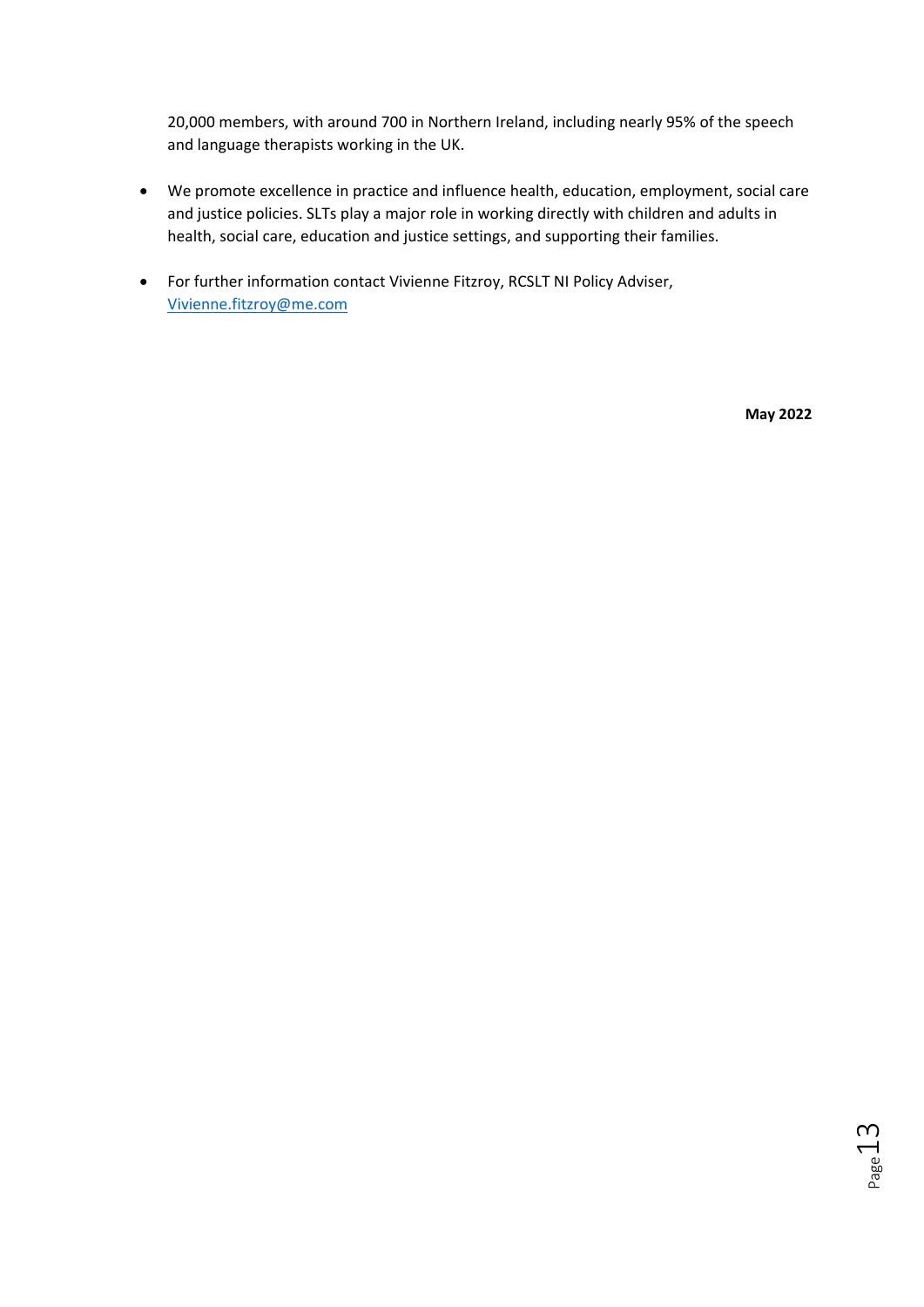**Appendix a: The Limavady Schools Project summary – a whole community approach to boosting children's language skills** 

#### **The Limavady Schools Programme (LSP)**

LSP was launched in response to concerns arising around the levels of Speech, Language and Communication Need (SLCN) in children starting nursery and primary school in the Limavady Neighbourhood Renewal Area.

In its first year, 2014, the programme was funded by Community Education Initiative Programme (CEIP) and project managed by the Dry Arch Children's Centre. In 2015 and 2016 the majority of funding came from a cluster of local schools using their extended schools funding; smaller amounts came from WHSCT and the Department of Social Development.

**Format:** An SLT was seconded from Western HSC Trust for 3 days per week. All children in their Nursery and Primary One year (around 300) in the five participating schools were screened using the WellComm Language Toolkit in their first term. The WellComm language screen awards children a score based on their responses to 10 questions around receptive and expressive language. This score equates to a colour code:

Green – language developing at an age appropriate level Orange – language is delayed Red – language is severely delayed

**Intervention:** Based on the results and in consultation with school staff the SLT delivered a programme of intervention on a weekly basis. This could take the form of:

- Whole class language enrichment groups
- Smaller language groups for the more severely delayed children
- Individual therapy this is generally for children who have previously been discharged from the health centre for non-attendance at clinic.
- Training for parents, teaching assistants and teachers.

**Results:** In term 3 the children have the WellComm screen repeated to measure progress. Below are the results from Year 1 for the whole cohort of 303 children.



 $P_{\rm age}14$